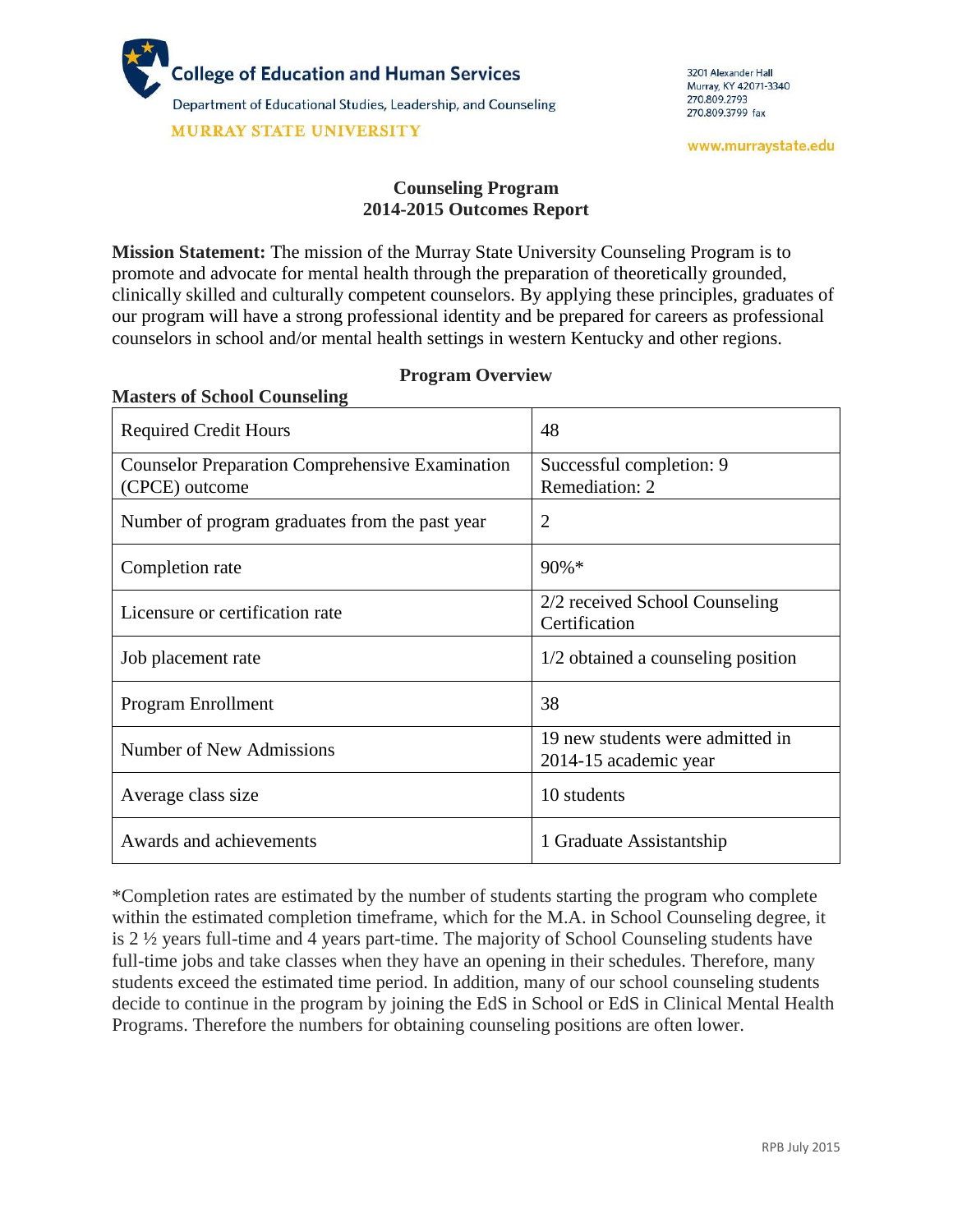# **Clinical Mental Health Counseling**

| <b>Required Credit Hours</b>                                             | 60                                                                                |  |
|--------------------------------------------------------------------------|-----------------------------------------------------------------------------------|--|
| <b>Counselor Preparation Comprehensive Examination</b><br>(CPCE) outcome | Successful completion: 3<br>Remediation: 1                                        |  |
| Number of program graduates from the past year                           | 5                                                                                 |  |
| Completion rate                                                          | 83%                                                                               |  |
| Licensure or certification rate                                          | 5/5 received LPCA status; graduate<br>not required to take NCE for LPCA<br>status |  |
| Job placement rate                                                       | 3.5/5 obtained a counseling position in<br>clinical mental health; 67%            |  |
| Program Enrollment                                                       | 24                                                                                |  |
| Number of New Admissions                                                 | 17 new students were admitted in<br>2014-15 academic year                         |  |
| Average class size                                                       | 10 students                                                                       |  |
| Awards and achievements                                                  | 1 summer scholarship recipient; 1<br>graduate student leadership award            |  |

## **University Overview**

## **University Basics**

| Location        | Murray, KY                                |
|-----------------|-------------------------------------------|
| <b>Founded</b>  | 1922                                      |
| <b>Type</b>     | 4-year, state-supported public university |
| <b>Colors</b>   | Navy blue and gold (white accent)         |
| <b>Nickname</b> | Racers                                    |

## **University Demographics**

Student Body and Faculty:

- Enrollment: **Total:** 11,207; **Undergraduate:** 9,444; **Graduate:** 1,763
- The campus is **59% female** and **41% male**.
- **African-American** students comprise 7% of the student body.
- Fall 2012 full-time freshman **returning** for the fall 2013 semester: 73%
- Our student body represents **44 states**, **57 foreign countries** and **107 Kentucky counties**.
- Eighty-one percent (81%) of full-time instructional faculty have **earned the highest degree** in their fields.